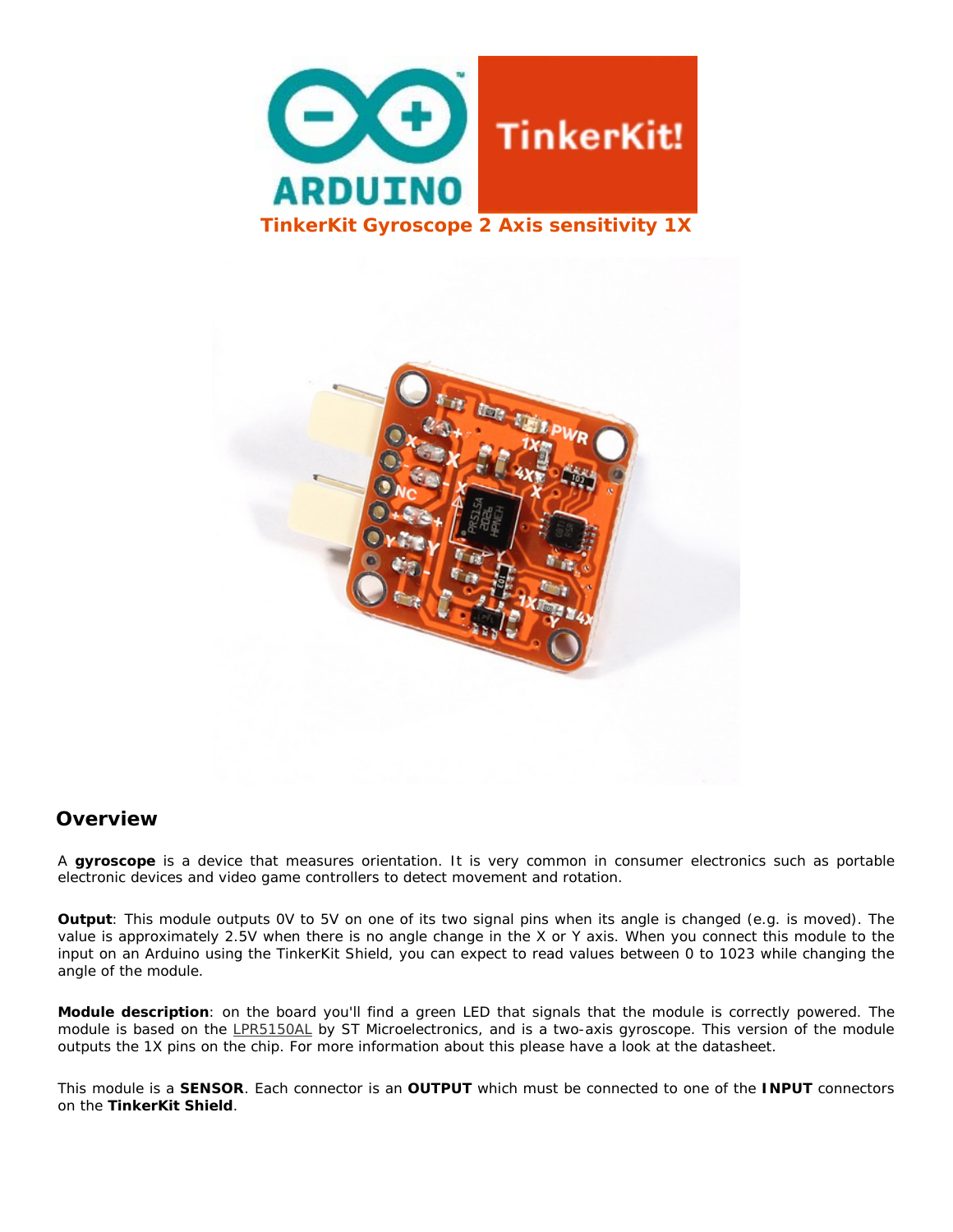## **Code Example**

```
/* TinkerKit! Gyroscope [T000060-64] 
* 
* This sketch shows how to read this 2-axis gyroscope, 
* turning in a given angular velocity and then converting it 
* in the simplest way in an angular position (/inclination). 
* 
* Connect: the X-axis to the Analog Input Pin 0 (I0) 
* the Y-axis to the Analog Input Pin 1 (I1) 
* Optional: connect a servo to Analog Output Pin 9 (O2) 
* 
* created by Federico Vanzati / f.vanzati@arduino.cc 
* in September 2011 
* 
* inspired from www.arduino.cc/playground/Main/Gyro 
* by eric barch / ericbarch.com 
*/
#include <Servo.h> 
// Pin used in this example
#define SERVO 9
#define X_GYRO 0
#define Y_GYRO 1
#define ADCresolution 4.89f // = 5000mV/1023counts: Arduino analog pins 
resolution expressed in mV/count
#define Sensitivity 0.67f // [mV/dps] sensitivity of the sensor, took from 
datasheet (4x output mode)
// Conversion coefficient, we do here because is a constant! so we'll not 
do the calculation every loop
#define K ADCresolution/Sensitivity // the constant!
#define nrSamples 6 // Number of samples that we take for each measure
Servo myservo; // create servo object to control a servo 
// a maximum of eight servo objects can be created 
// Timing variables
unsigned long time, sampleTime = 12iunsigned long printTime = 0, serialRefresh_time = 500; 
float deltaT = (float)sampleTime*nrSamples/1000;//Gyroscope variables 
int roll_zeroVoltage, pitch_zeroVoltage; 
int roll_rawADC[nrSamples], pitch_rawADC[nrSamples]; // store 3 
values...just to avverage
float roll_rate, pitch_rate; //
float roll_angle = 0, pitch_angle = 0;
int c=0; // just a counter to count the samples
int pos; // variable to store the servo position
```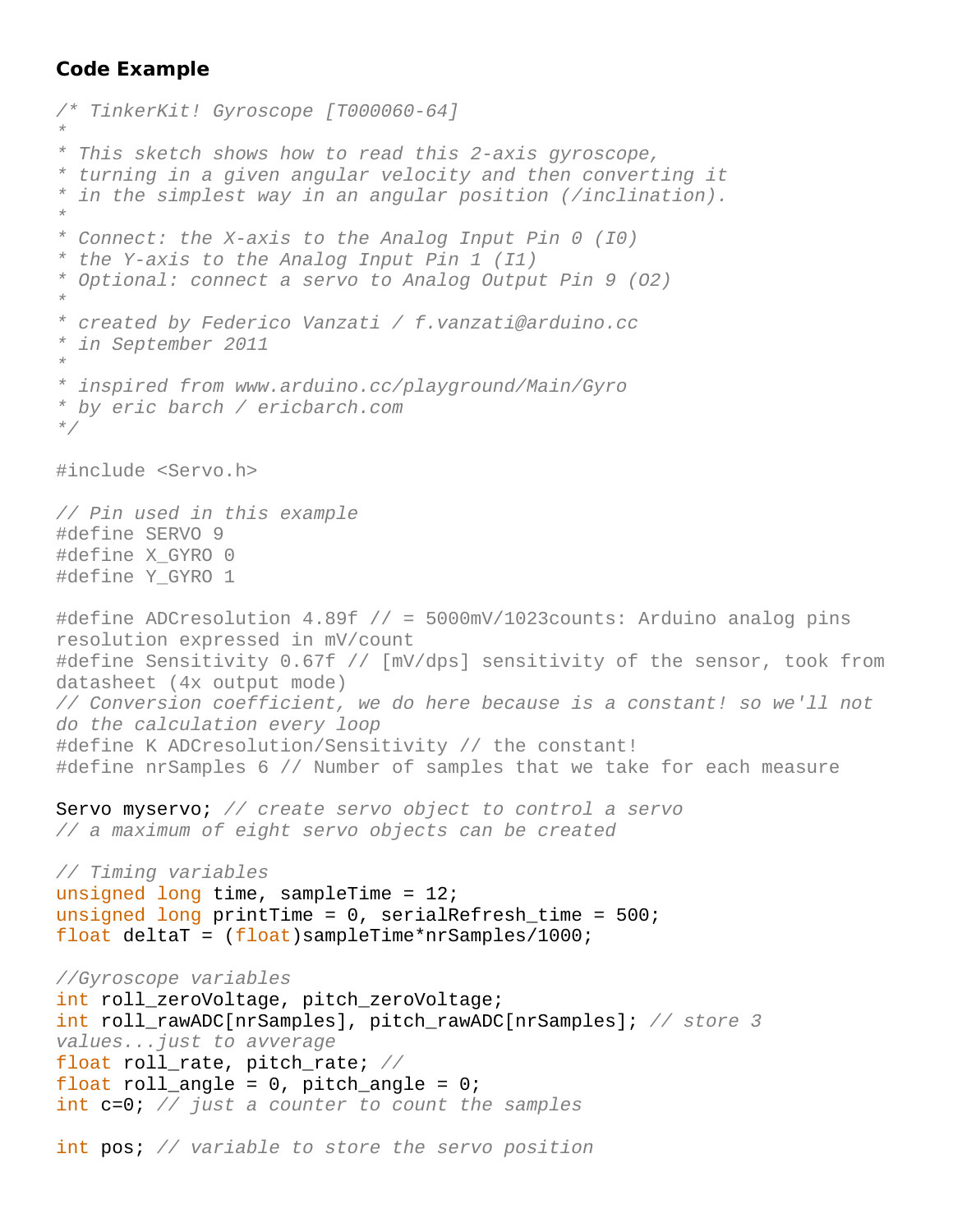```
void setup() 
{ 
delay(1000); 
myservo.attach(SERVO); // attaches the servo on pin 9 to the servo object 
myservo.write(pos); 
Serial.begin(57600); 
Serial.print("TinkerKit! Gyroscope [T000062] Test Example\n\n"); 
int correctionY=0, correctionX=0; 
for (int i=0; i<50; i++){ 
correctionY += analogRead(Y_GYRO); 
correctionX += analogRead(X_GYRO); 
delay(20);
} 
roll zeroVoltage = correctionY/50;
pitch_zeroVoltage = correctionX/50; 
Serial.print(roll_zeroVoltage);
Serial.print(" "); 
Serial.println(pitch_zeroVoltage); 
time = millis();
} 
void loop() 
{ 
// Every 40ms take a sample from gyro
if(millis() - time > sampleTime) 
\{time = millis();
roll\_rawADC[c] = analogRead(Y_GYRO);pitch_rawADC[c] = analogRead(X_GYRO); 
C++;} 
if(c==nrSamples) // Well, we have 3 samples
\{// Transform the raw data into an angular velocity
roll rate = (filterGyro(roll rawADC) - roll zeroVoltage) * K;
pitch_rate = (filterGyro(pitch_rawADC) - pitch_zeroVoltage)* K; 
// Integrate the angular veloity to obtain angular position (or 
inclination)
// Using the trapeziod method for numerical integration
// sampleTime*nrSamples
// The variable that take mind of the integration time is deltaT = -------
------------- 
// 1000
// - we multiply for nrSamples because
```